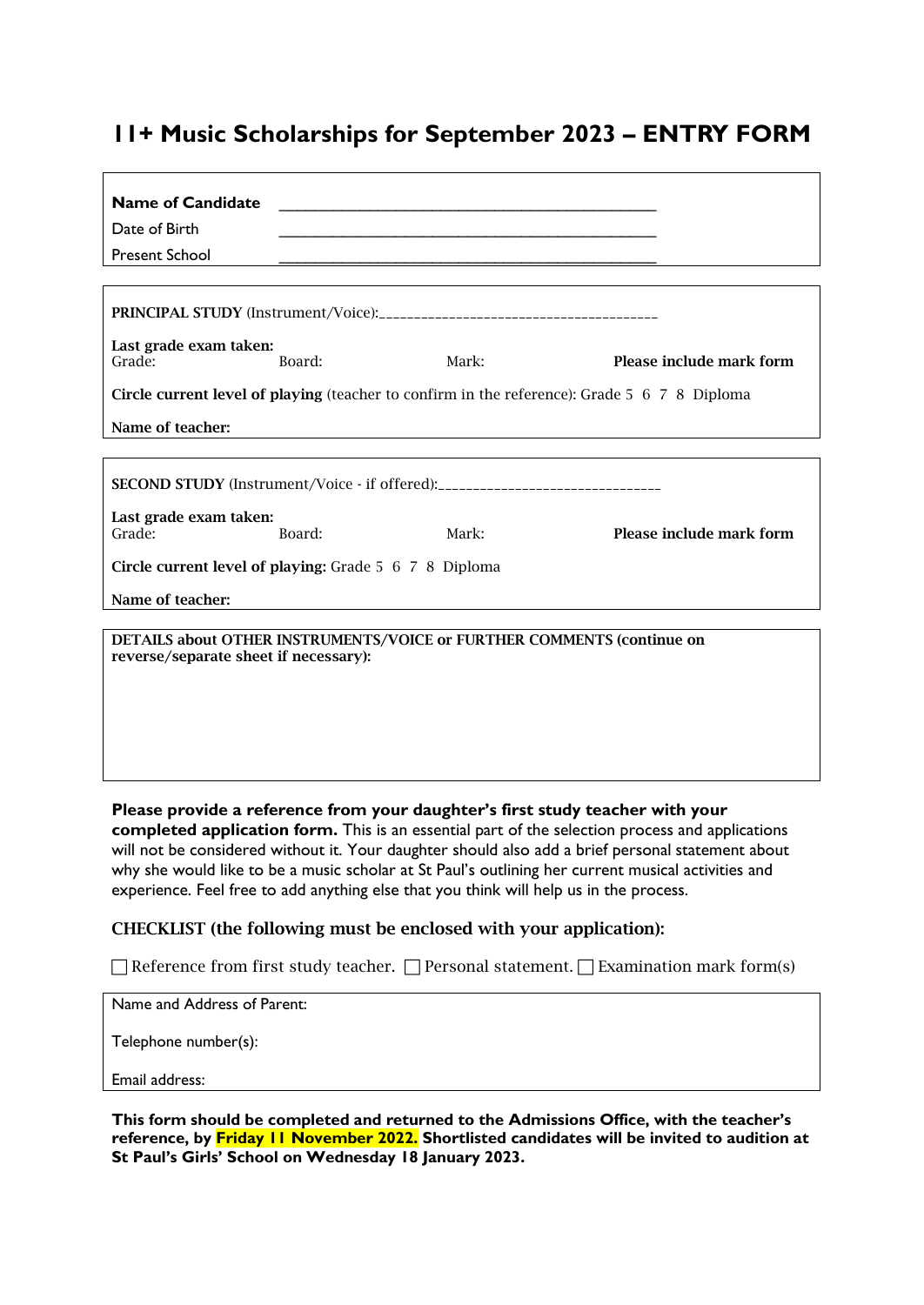

### 11+ Music Scholarship Guidelines

MUSIC SCHOLARSHIPS (11+) are awarded on the basis of practical audition and interview by the Director of Music and other music staff. They are based on the value of lessons in two instruments/voice and are currently worth £1680 per annum. Music Scholarships at 11+ are tenable for FIVE years when scholars will be able to apply for a 16+ scholarship for their final two years at St Paul's.

The school runs a very comprehensive extra-curricular music programme and music scholars play a high-profile and highly valued role in this. They are expected to be members of the large ensembles appropriate to their instrument or voice, such as orchestras, bands and choirs, and to make the most of the many opportunities to perform in concerts throughout their time at the school. They also receive professional coaching in a chamber music group appropriate to their instrument or voice. For more information see overleaf.

The standard required on the first instrument should not, ordinarily, be less than Grade 5 Distinction. However, applications are welcome from candidates offering less commonly played orchestral instruments at a somewhat lower grade (such as any brass instrument, double reed woodwind and double bass). In deciding whether to apply, it is worth considering that those who gain these awards will be technically confident and proficient, and able to play accurately and musically with a natural feel for character and style. Although we see great potential in all our musicians, in order to be successful in this process applicants will already need to be playing or singing at a high level.

MUSIC EXHIBITIONS may also be awarded following the auditions at the discretion of the Director of Music. They include some of the expectations of a music scholar but focussing on one instrument/voice. They are based on the value of lessons in one instrument/voice and are currently worth £840 per annum. As with scholarships, exhibitions are tenable for FIVE years.

MUSIC AUDITIONS will last for approximately 15 minutes. Candidates should present at least TWO pieces or excerpts, lasting a maximum of eight minutes, which may be on one or more instruments/voice. It is desirable if an orchestral instrument is offered as first or second study but not essential. An official accompanist will be provided but you are welcome to bring your own. Candidates will also be given some sight-reading and a short informal interview with members of the music department.

When sending in an application, all candidates must provide a reference, written by their current teacher, outlining the candidate's particular merits and provide any other information that may assist in the decision-making process. Candidates should also provide a brief personal statement outlining why they would like to be a music scholar at St Paul's Girls' School.

See over the page for more details about being a music scholar. If you require any further information please do contact the music department manager, Gabbi Freemantle, on [musicadmin@spgs.org](mailto:musicadmin@spgs.org) or telephone 020 7605 4812. Miss Freemantle can also put you in touch with other members of the department to help with any of your queries.